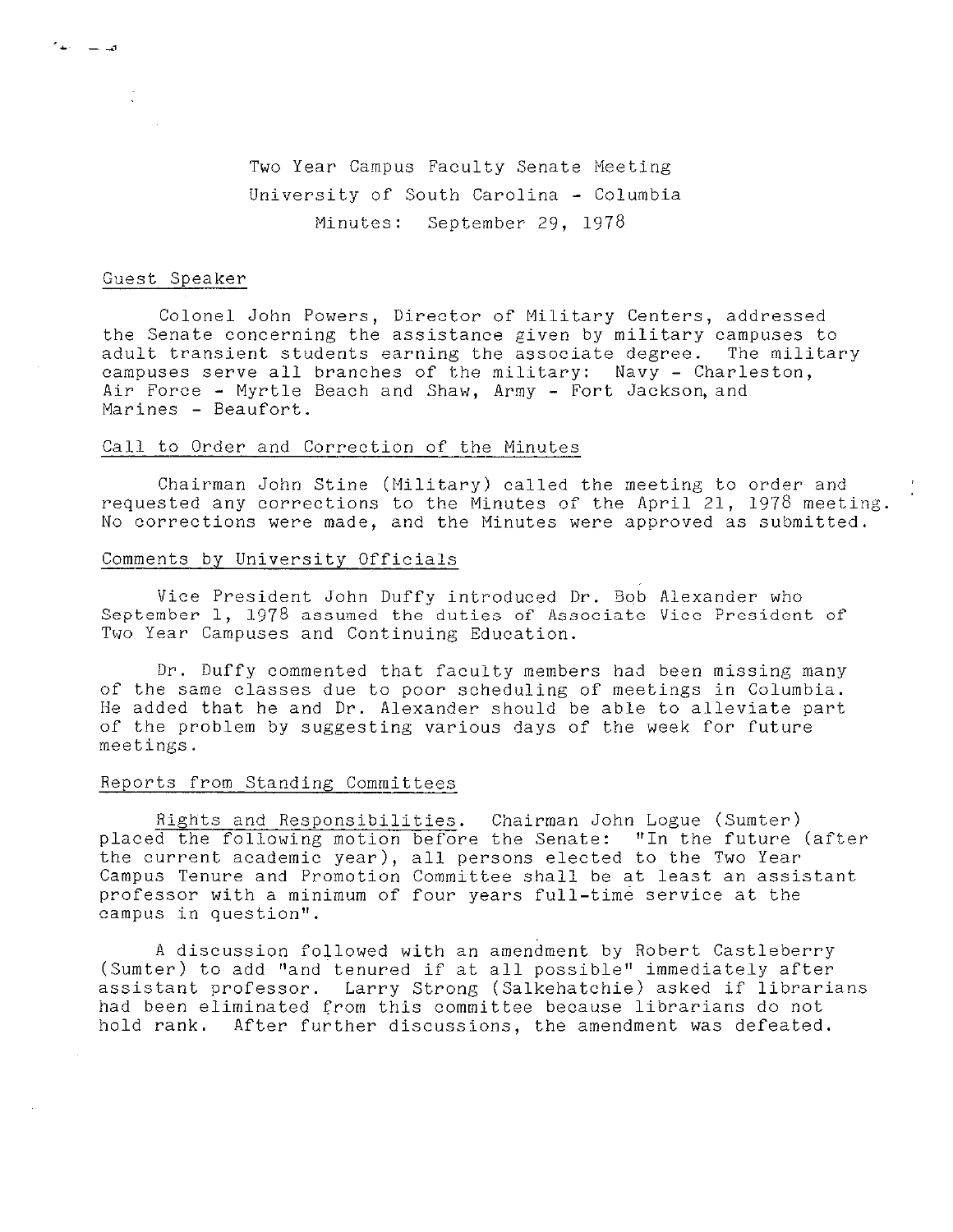A second motion was made by John Samaras (Lancaster) to amend the original motion by inserting ''or librarian'' after assistant professor. The amendment passed after which the amended motion was approved. The final draft reads as follows: ''In the future (after the current academic year), all persons elected to the Two Year Campus Tenure and Promotion Committee shall be at least an assistant professor or librarian with a minimum of four years full-time service at the campus in question''.

Financial Concerns. Chairman Lee Craig (Sumter) gave the areas in which the committee would seek more information:-

- 1) Salary differential (as related to rank, length of service and degree)
- 2) Merit raises

÷.

 $\alpha$ 

3) Fringe benefits

The committee also made a motion that ''The Two Year Campus Faculty Senate, in a letter to President Holderman, express appreciation for his dedicated efforts in behalf of higher education and faculty welfare." The motion passed with no discussion.

Intra-University Services and Communications. Chairman Rhett DeBruycker (Military) stated that the University Services and Communications Committee plans to study the Inter-Library Loan Shuttle service to insure maximum utilization of the service between campuses.

Executive Committee. Chairman John Stine (Military) appointed Beth Dunlap, John Samaras and Pete Maness to an Ad Hoc By-Laws Committee.

### Reports from Special Committees

Library Committee. Representative Tandy Willis (Union) had no report to give.

Curricula and New Courses Committee. Representative Marian Preacher (Salkehatchie) reported that Anthropology 211 and Sociology 375 had been approved and that several 500 level courses would be presented to the Columbia Faculty Senate at its next meeting.

Faculty Welfare Committee. Representative Robert Castleberry (Sumter) had no report to give.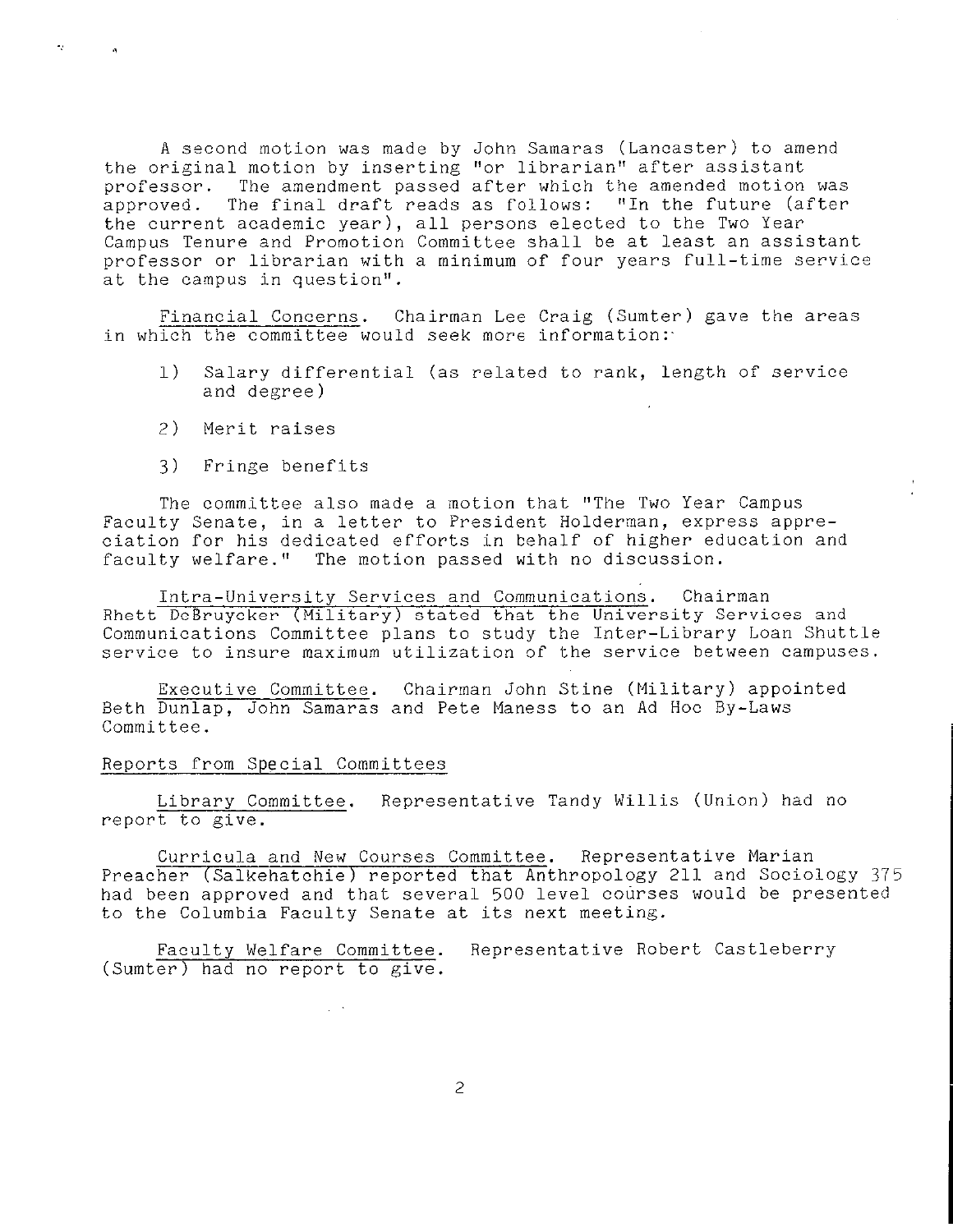Academic Affairs - Faculty Liaison Committee. Representative Jimmie Nunnery (Lancaster) reported that the committee last met in August. The following three (3) items were approved:

- l) Spartanburg Faculty Senate
- 2) Bachelor of Science Degree in Applied Mathematics at Coastal Carolina College
- 3) Approval of the University budget

All of the above items were approved by the Board of Trustees.

Academic Forward Planning Committee. Representative John Samaras (Lancaster) reported that the committee had met September 15. The primary concern was President Holderman's December report of Carolina Plan II to the Board of Trustees. This report will include a summary, evaluation, and implementation of last year's Carolina Plan in addition to programs and suggestions the President wishes to bring forward.

Professor Samaras requested everyone's help in keeping him aware of all programs at each campus.

#### Unfinished Business

Revision of Faculty Manual. Beth Dunlap (Beaufort) thanked all members of last year's committee that worked on the revision of the Faculty Manual. The first three revised chapters that were discussed include teaching load, Interior Promotion and Tenure Committee, and local option for faculty members considered for promotion and tenure. Recommendations and suggestions made will be reconsidered for futher discussion and vote at the November 17 meeting. A list of substantive changes in the Faculty Manual are listed in Appendix I.

Respectfully submitted,

Beth Starnes Recording Secretary

Wade Chittam Secretary

3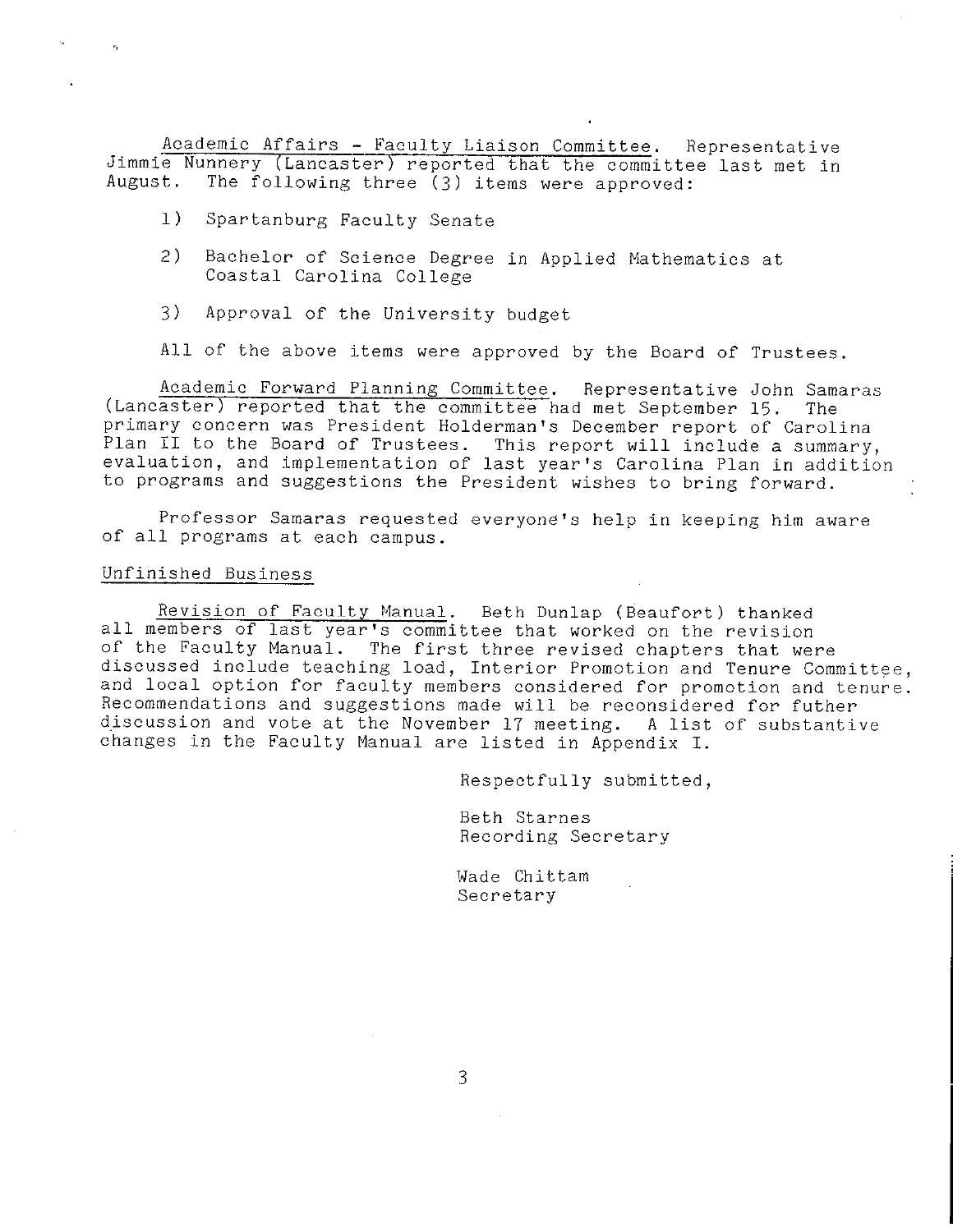# Appendix I

SUBSTANTIAL CHANGES TO TWO YEAR CAMPUS FACULTY MANUAL - CHAPTERS I, II, III

### Chapter I

- 1) Description of additional Vice President, change in Dr. Duffy's job description. Job description and organizational charts for all officers reporting to Dr. Duffy have been added.
- 2) Description of Academic Forward Planning and Dean's Council added
- 3) New description for Administrative Council

### Chapter II

- 1) Senate membership uniform policy referencing terms of office, election of alternates
- 2) Description for Standing Committees has been added

### Chapter III

- 1) New Affirmative Action Policy statement
- 2) Faculty Search Committees are mentioned in appointment procedures
- 3) Entire section concerning interior Tenure and Promotion Committee, Two Year Tenure and Promotion Committee extensively revised - including a statement that military representatives to Two year Tenure and Promotion is elected.
- 4) New section of sick leave and sickness during pregnancy
- 5) Court leave rewritten
- 6) New statement about sabbatical leave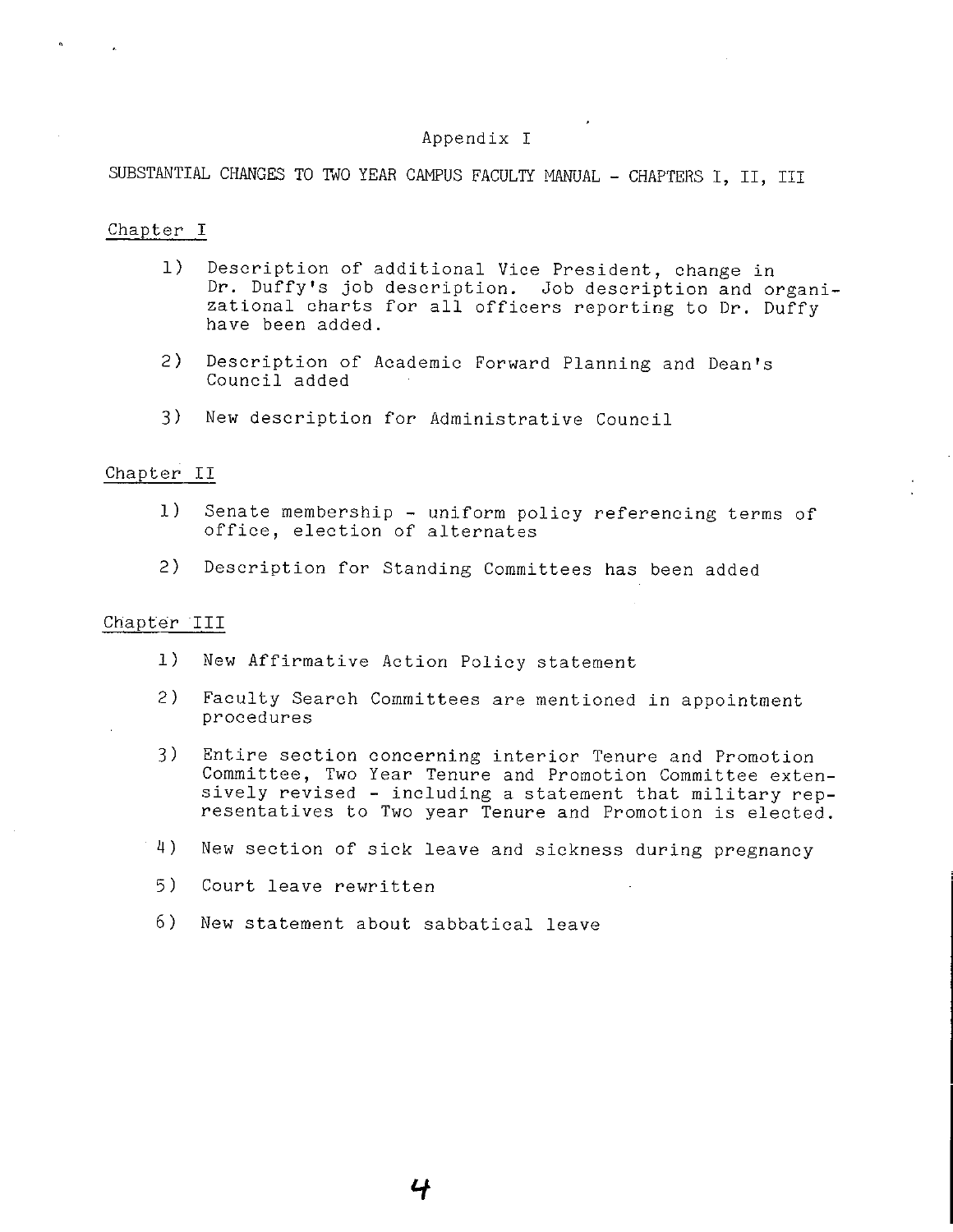

#### **UNIVERSITY OF" SOUTH CAROLINA**

#### **COLUMBIA, S, C. 29208**

# **Appendix** II

**PRESIDENT** 

March 31, 1978

Professor John Samaras Chairman of the Two-Year Faculty Senate USC-Lancaster P.O. Box 370 Lancaster, South Carolina 29730

Dear John:

Thank you for your letter of March **14,** 1978, forwarding the request from the Two-Year Campus Faculty Senate that I support reduced course fees for faculty and staff members. I<br>am on record as favoring the continuation of this practice. Furthermore, M.D. Tavenner, Director of Personnel, has made a strong presentation to State Personnel in support of this prac-<br>tice.

As to your concern for an expansion of the University's<br>insurance program to protect faculty from personal loss due to<br>fire damage to USC facilities, this is currently under study,<br>and a report will be made to your group a

Thank you for expressing your concern and support.

Sincerely ames B. Holderman

JBH/jh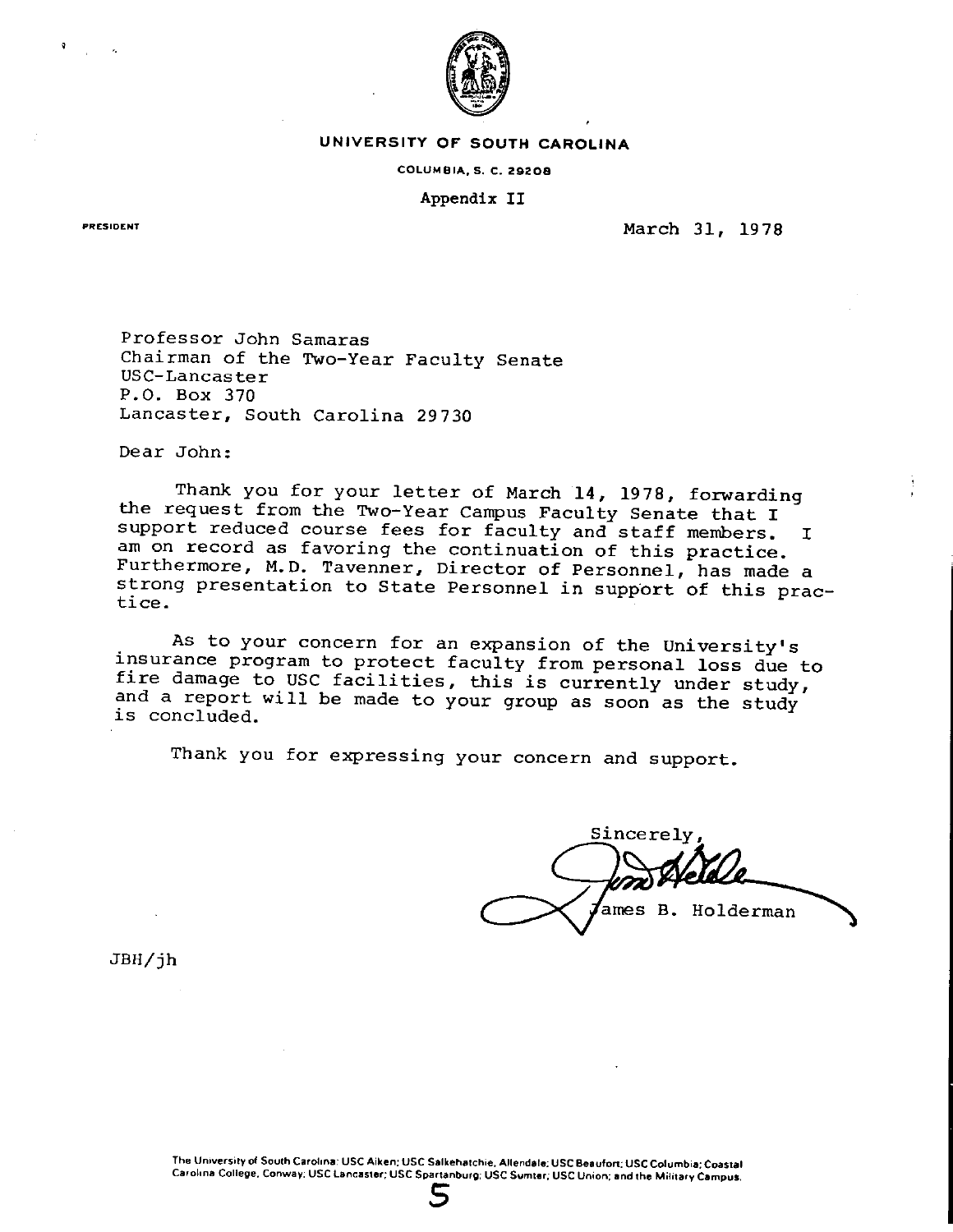

#### **UNIVERSITY OF SOUTH CAROLINA**

LANCASTER, SOUTH CAROLINA 29720

Appendix III

**Post Office Box 370 Telephone 285-7471** 

A Report to the Two-Year Campus Faculty Senate

John M. Samaras, Chairman *(YA)*-<br>April 27, 1978

As instructed by the Senate at its April 21 meeting, I have researched the effect that non-degree credit for English 099, English 100 and Math 100, as proposed by the Columbia Campus Courses and Curricula Committee, would have on the two-year campuses. Based on that research I have communicated with Keith E. Davis, Provost, both over the telephone and in writing. I have presented to him very strong arguments against the committee's motion as well as the Senate's formal opposition to the move. The arguments contained in the letter to the Provost present the impact that such a move would have on the military programs, students receiving VA benefits, FTE at the campuses, and the University as a whole.

As it stands now, the committee has agreed to reconsider the motion and not to present it until the summer meeting of the Columbia Senate. Let me assure you that the Provost has serious reservations about the committee's motion. Let me also assure you that I will continue to act in your behalf until the matter is laid to rest. In particular, if and when the motion is placed on the Columbia Senate agenda, I shall forward to the Chairman of that Senate our formal opposition to the motion with a request that he read it before the assembled group.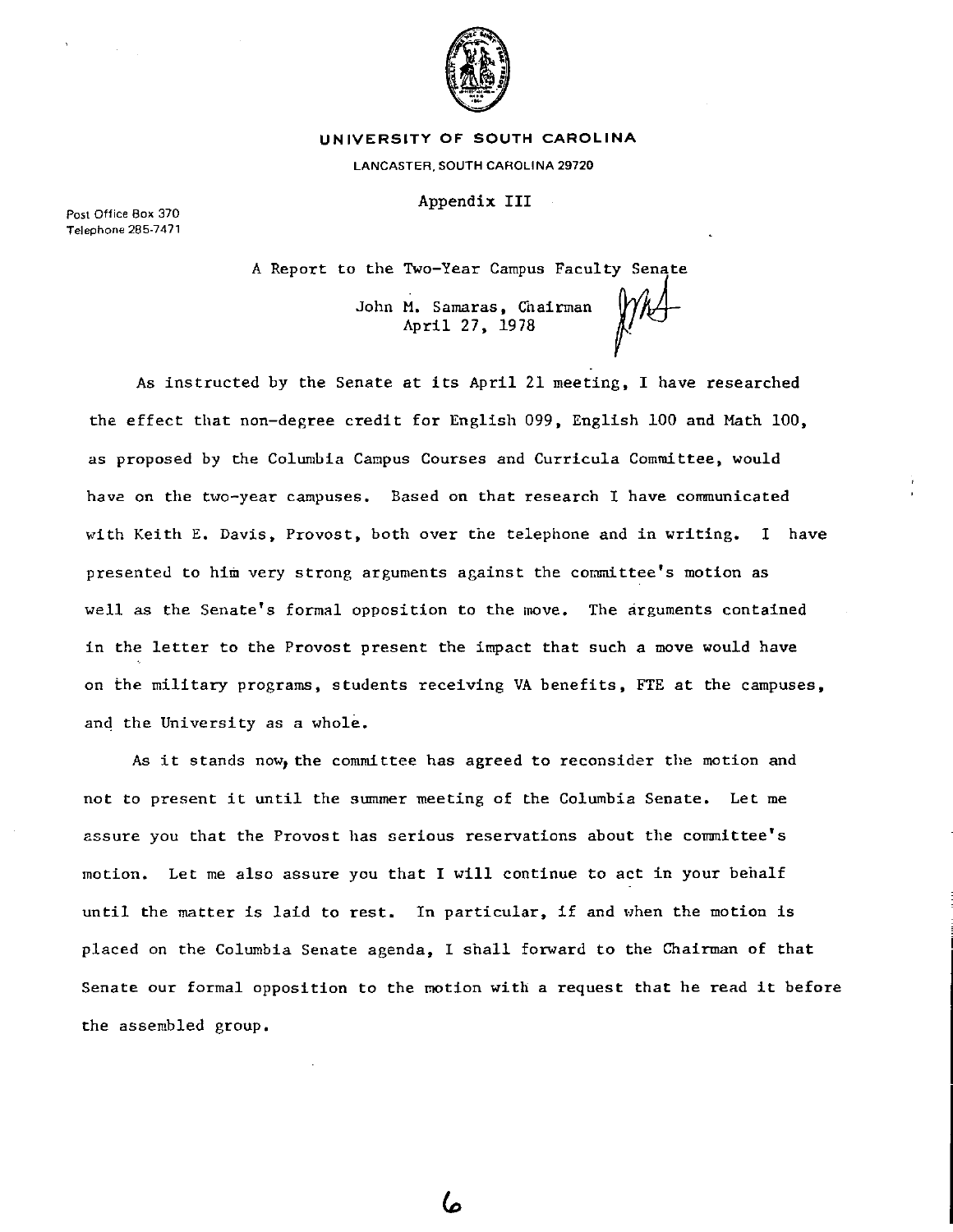

### UNIVERSITY OF SOUTH CAROLINA

**COLUMBIA** 

#### **2:9208 PROVOST OF THE UNIVERSITY CONSUMING THE CONSUMING Appendix IV**

'

 $\cdot$  , ,

### April 13, 1978

## .MENORANDUM

TO: Academic Forward Planning Carmi ttee

FROM: Office of the Provost  $\lambda$ ung ?!

RE: A Plan for Faculty Exchange Within the University of South Carolina System

I. The Cbjectives of Faculty Exchange Between the Campuses **of** the University of South Carolina System are:

A. Increasing the educational opportunities for students;

Providing the faculty with greater access to the libraries, laboratories and other research facilities of the System;

C. Strengthening teaching by expanding the opportunities for faculty development and curriculum development;

D. Facilitating the System-wide understanding of the respective roles and missions of each campus.

These objectives underlie the commitment expressed in The Carolina Plan to the development of a faculty exchange program.

II. Principles of Operatim

. A. Faculty participation in the exchange program will be volmtary.

Faculty units (departments, divisions, or programs) will have an opportunity to approve visitors who are scheduled to come for substantial periods (an entire summer or a semester).

C. In the event that applicants for an exchange opportunity are turned down for any reason other than lack of a position, the applicant will have an opportunity to present his case for review.

D. An annual announcement of faculty exchange opportunities will be made at a regular time each fall.

E. Salaries will not be changed or augmented for the period of the exchange service except where the service extends significantly beyond the tine period of normal service or where extra duties are required.

F. A faculty member who is visiting another campus shall have all the rights and privileges normally accorded to visiting faculty members.

G. As a lcng range goal, the University will strive to secure access to low cost housing for faculty members who take advantage of the exchange.

H. Faculty exchanges, just as sabbaticals, are matters of administrative discretion and must be approved by the Chief Administrator of the campus of origin.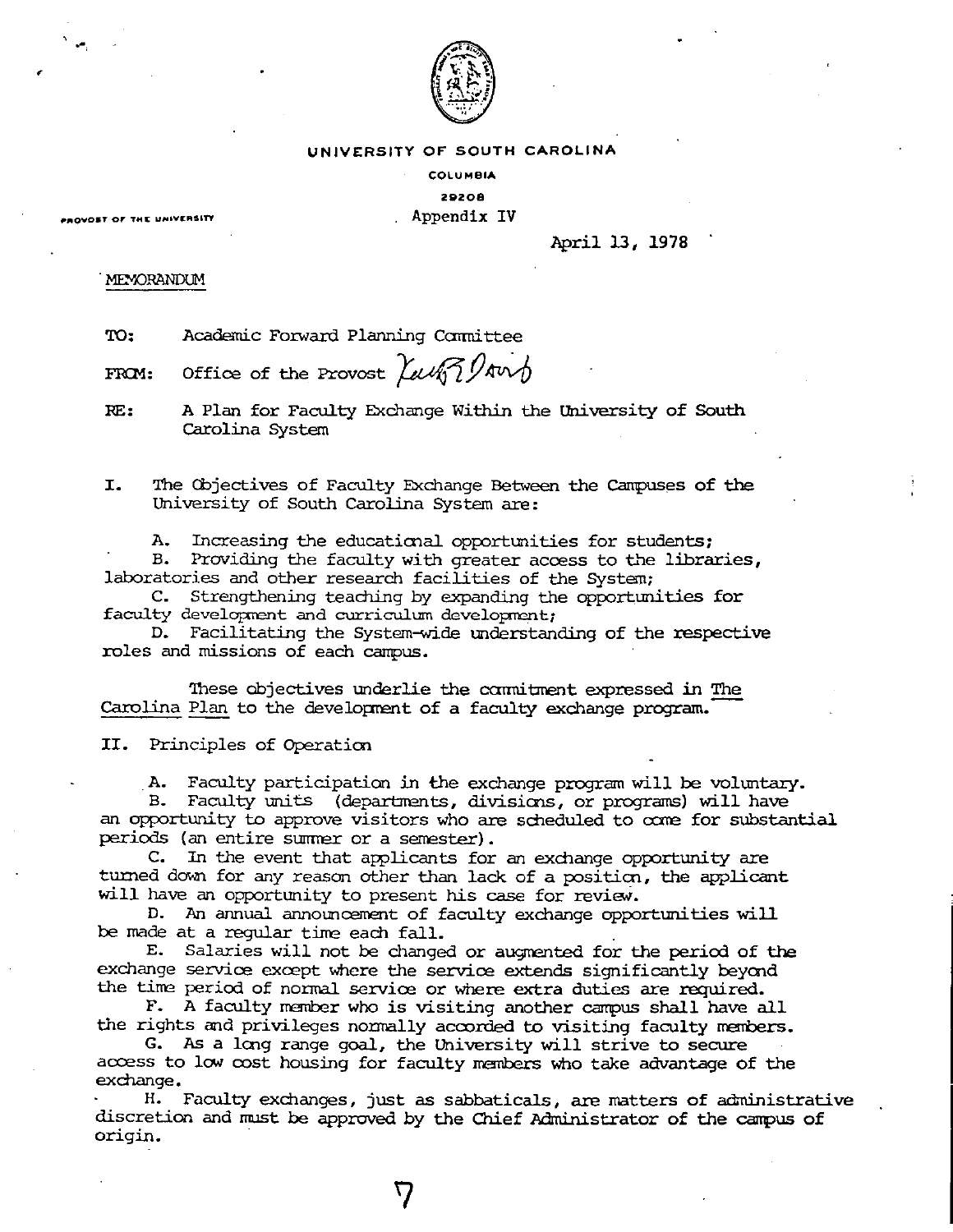### III. Types of Exchanges

*',r* •

..

**<sup>A</sup>**nurrber of types of exchanges should be used because of the wide variety of personal and institutional resources and needs of the individual campuses. Major possibilities include:

A. Direct exchange of two faculty members between two campuses of the System for teaching assignments;

B. Cne-way exchange, with a faculty merrber of one campus going to another without requiring a "swap" arrangement. Teaching slots temporarily vacated because of leaves without pay, retirements and resignation might present opportunities for exchanges of this type;

C. Direct exchange in which one faculty member moves to the "away" campus for teaching and a second faculty member moves to an "away" campus for research:

D. A research senester (funded by faculty developrent or sabbatical assignments).

E. A faculty development assignment for refresher consultation, enrollment in courses and other types of work which bring a faculty member's skills up to date;

F. Ccnbinatian assignments requiring both teaching and research:

G. Lectureships requiring visits to several or all of the campuses during a semester;

· H. Team or group teaching of courses involving faculty of two or nore campuses.

Variety in the exchange program will permit it to meet the differing needs of campuses, student groups and faculty members. Flexibility in the program will permit it to operate during both regular semesters and surmer sessions.

IV. Administration

A. A separate budget for incremental costs of the program will be established at a systems level which will be administered by the Provost in consultation with the Vice President for Two-year Campuses.

B. Plans for the implementation of the faculty exchange are to be reviewed by the Academic Forward Planning Ccmnittee and the Chief Administrative Officers oo each campus.

#### Conclusion

The aim of this report has been to state the objectives of the faculty exchange program, to outline varicus types of exchanges, and to state the general principles which will govern the program.